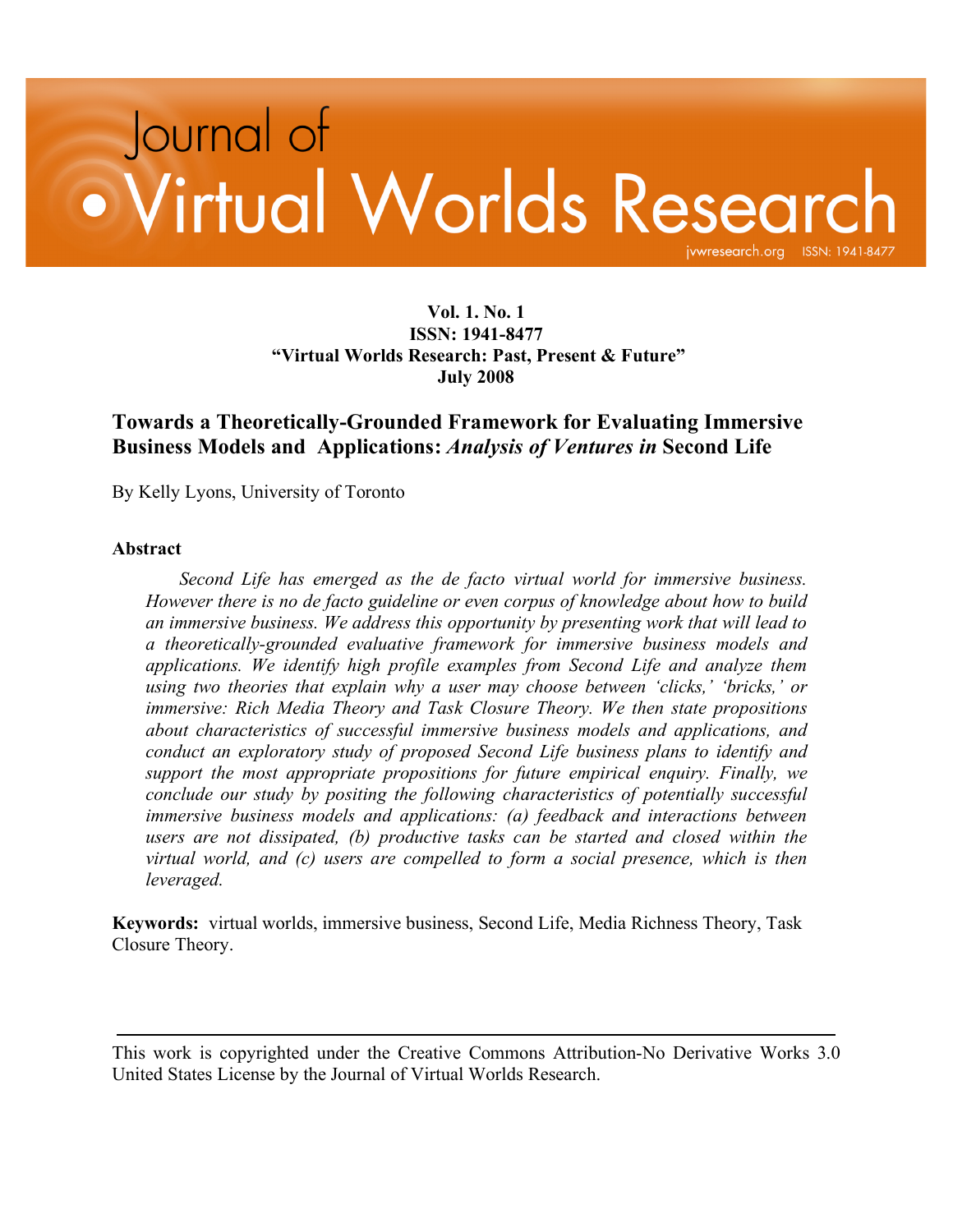# **Towards a Theoretically-Grounded Framework for Evaluating Immersive Business Models and Applications:** *Analysis of Ventures in* **Second Life**

By Kelly Lyons, University of Toronto

In 2006, *Time* magazine named *You* as the Person of the Year (Grossman, 2006): "look at 2006 through a different lens and you'll see another story, one that isn't about conflict or great men. It's a story about community and collaboration on a scale never seen before. It's about the cosmic compendium of knowledge *Wikipedia* and the million-channel people's network *YouTube* and the online metropolis *MySpace*." This statement is a landmark recognition of the enabling technologies that contribute to Web 2.0. It also serves as a reminder that only roughly ten years removed from when everyday people started using the World Wide Web, its next version is now touted as nothing less than a harbinger of cultural and social revolution. We see the interest in Web 2.0 as a call to ask and investigate what is next; in short, to envision a Web/Internet 3.0. We believe that a significant piece of this vision will be the *3D Internet*—a Web of threedimensional, computer simulated *virtual worlds,* which are visited by real people who interact with others and are served by businesses hosted in these worlds (Hof, 2007; Shankland, 2006).

There are numerous virtual worlds (Book, 2006) on the Internet. Most fall under the category of Massively Multiplayer Online (MMO) games. These are capable of supporting thousands or even millions of players connected via the Internet, playing simultaneously in a persistent world where events occur continuously and the effects of player actions persist (Book, 2005). The largest ones are fantasy role-playing sites such as *World of Warcraft*, *GuildWars*, and *RuneScape*; as of June 2007, these sites had nine, three, and one million subscribers, respectively (Blizzard Entertainment; Runescape.com; Sinclair).

Similar in scale in terms of the number of subscribers is *Second Life*--a virtual world whose raison d'etre, in part, is commerce (Linden Lab, 2007). Second Life debuted in June of 2003, and is the creation of the privately owned company Linden Lab. It is often described as a game in the broad sense that its users participate because they enjoy it, but unlike, for example, World of Warcraft, there are no competitions or points to be won. It is intended to provide its participants with a "second life"—an alternate world in which an avatar (an animated incarnation of the user) explores, mingles, chats, shops, and works.

Many of these activities, especially shopping, represent commerce opportunities. With numerous small entrepreneurs and multi-national corporations involved, Second Life is the ideal place within which to evaluate and test out virtual, or *immersive*, business models and applications. Said a representative from *American Apparel*, a retailer who had created a presence in Second Life: "There's a gap between the current online shopping experience and the next generation. A virtual world can at least bring you closer to the store experience without actually bringing you there. I'm not convinced Second Life is that answer, but it is a step along the path" (Tedeschi, 2007).

So, as in the early days of e-commerce, norms are being extemporaneously developed, which means that currently there is no generally widely accepted, academically-oriented framework for assessing immersive business applications and models. We view this situation as a truly exciting research opportunity, and present, in this paper, our pursuit towards developing an evaluating framework grounded in established management theories.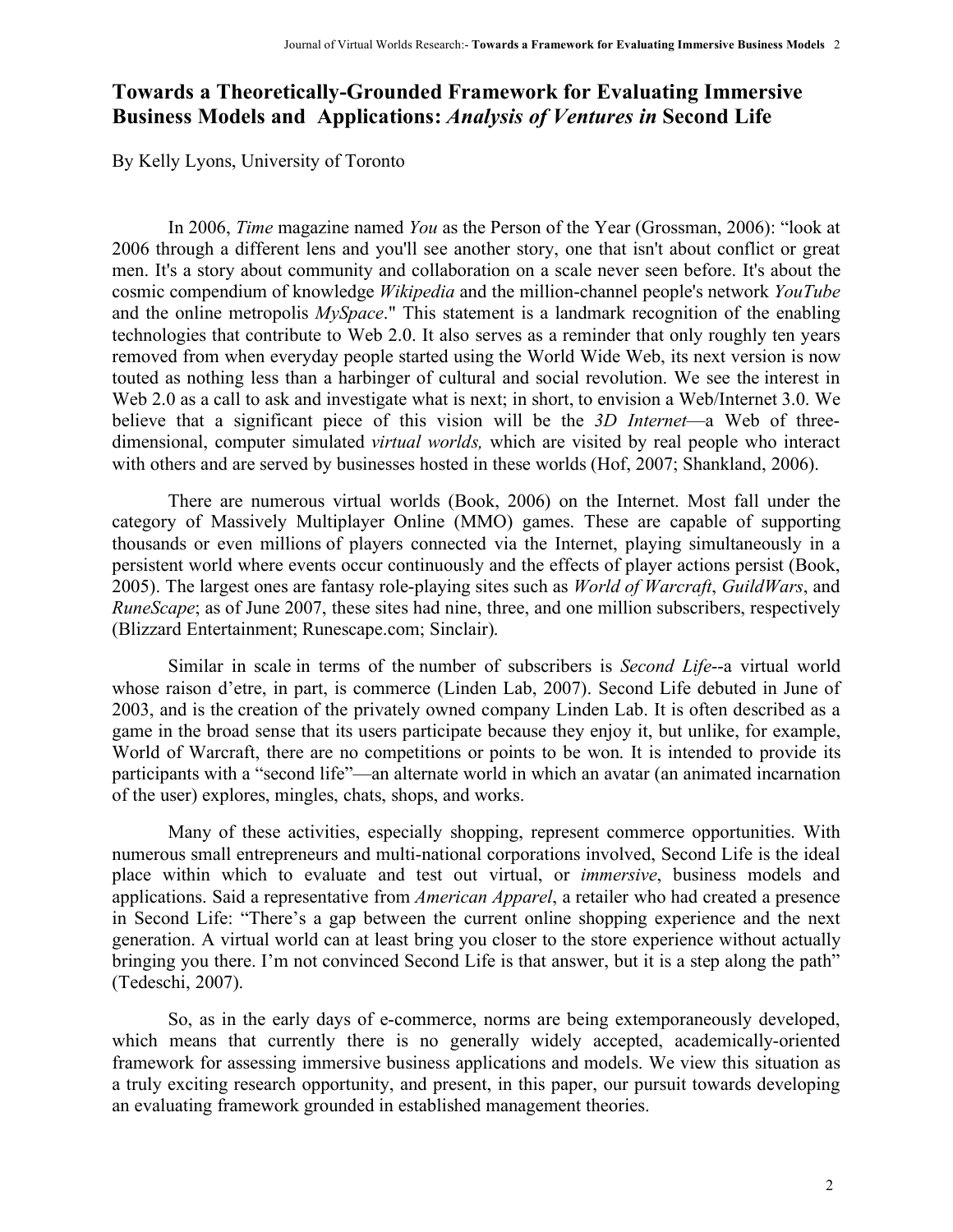The goal of this study then is to develop propositions and initial insights that will serve as a starting point for a framework for evaluating business models and applications in an exemplification of a virtual world, Second Life. To that end, the paper is structured as follows. In Part 1, we describe Second Life in more detail. In Part 3, we present a simple typology to classify Second Life ventures. In Part 4, we progress toward a framework based on theories from the Management Information Systems field and state preliminary propositions based on the theories and exemplar evidence. In Part 5, we identify those propositions most appropriate to be translated as hypotheses for empirical enquiry by conducting an exploratory analysis of case studies comparing the propositions against twenty student business plans for Second Life ventures. Finally in Part 6, we present concluding remarks and outline future work that will help converge toward an evaluative framework for immersive business. This paper is an elaboration of work presented at a conference to an audience with interests in services and system science.

## *Part 1: Second Life*

Second Life provides users with the experience of participating in a virtual world as animated avatars, which can be customized in various ways. In addition to their more mundane abilities like walking, these avatars are also provided with the ability to fly, drive vehicles, and teleport. Importantly, Second Life is a social experience, with users able to see and communicate with each other, both publicly and privately, through media including instant messaging and a voice communication system (Nuttal, 2007).



**Figure 1: Second Life Homepage (www.secondlife.com)**

Second Life has enjoyed considerable attention from both the news media and from real world businesses. Much of the attention paid to Second Life has been propelled by its embrace of open source software, which allows its users to design their own environments and virtual goods, and to retain intellectual property rights for their creations. Goods and services can be traded in both Linden dollars (which have as of May 2008 a currency exchange of about L\$270 to one US dollar) and in real world currency. Several users have become Second Life entrepreneurs,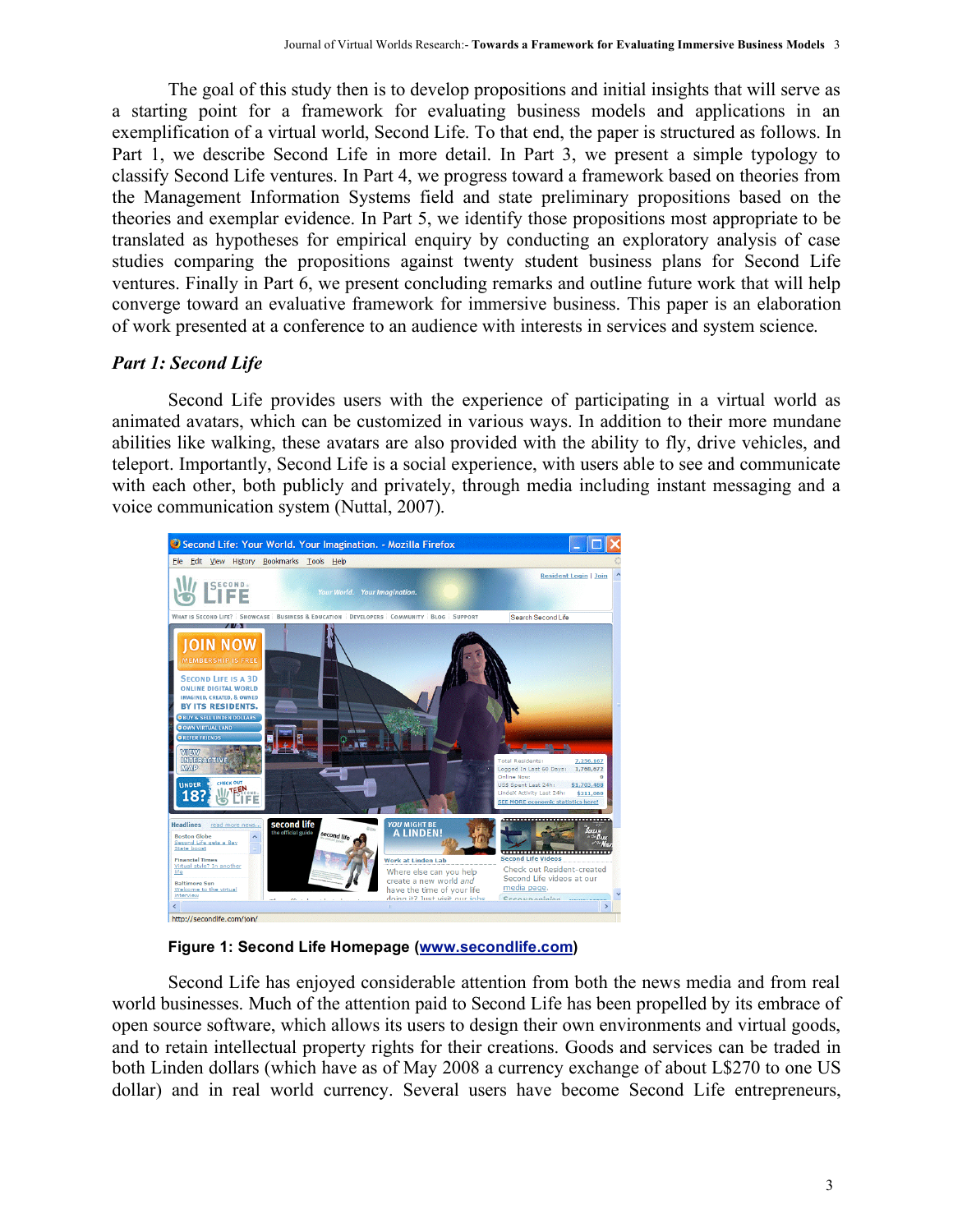making a real world living by selling virtual goods and services, such as clothing, furniture, legal advice, and sex (Harkin, 2007).

The extent to which users can customize their experiences is attractive to businesses and public figures as well. In the public sector, for example, Sweden has created a virtual embassy in Second Life, Democrat contenders Hilary Clinton and Barack Obama have opened campaign offices, and extremist French politician Jean-Marie LePen provoked a virtual riot when avatar protesters attacked his Second Life office (Grossman, 2006). Educators have also noted its potential and schools including Harvard have conducted classes in Second Life (Lagorio, 2007).

Companies have invested in a variety of business models and applications in Second Life, despite a lack of any clear, indisputable evidence that a Second Life presence will lead to a healthy return on investment (ROI). Among the businesses that have established a presence are American Apparel (which at one point sold both virtual and real clothes), Dior (which unveiled a new line of jewelry), LaCoste (which held a voting contest among avatars to choose a new clothing model), and Vodaphone (whose Second Life center does not sell items but instead provides free virtual goods and an opportunity to explore the brand). For many, involvement with Second Life may be more an exercise in branding, or an opportunity to get a head start on the learning curve that they believe will be necessitated by a future demand for immersive online retail experiences. Several companies report that the opportunity to chat live with Second Life users is providing them with invaluable market research (Whitehead., 2007).

Whether the ROI of a business model or application can be directly measured or whether the effect of running marketing and advertising campaigns is more indirect, there needs to be a yardstick against which models and applications can be evaluated. However, practical evaluative frameworks on virtual worlds are not yet available. In the following section we take first steps towards such a framework by presenting a simply typology that classifies exemplar ventures from Second Life.

## *Part 3: Typology of Immersive Business*

The notion of immersive business is so new that practical frameworks have not yet been established for evaluating business ventures in virtual worlds. Here are some interesting and potentially successful business models and applications in Second Life:

• **Starwood Hotels:** Starwood Hotels developed a Second Life version of its new concept hotels, Aloft. Though these new hotels did not physically open until recently (2008), the Second Life version opened in 2006. Their aim was to test-market the design, including observing the spaces and furniture to which people gravitate and avoid and to receive feedback from visitors. There is a physical replica of the hotel in White Plains, New York, for which aesthetic and architectural details are completed with the help of feedback and observations received from Second Life (Jana, 2006).

• **UC Davis Medical Center:** University of California Davis used Second Life to develop simulations to train emergency response workers. In this case, workers simulated rapid setup of medical facilities in case of a national crisis (Linden, 2006).

• **American Apparel:** As one of the early adopters in Second Life, American Apparel opened a now defunct virtual store. In this store, consumers could purchase virtual clothing for his/her avatar (at a price of less than \$1US). They could also click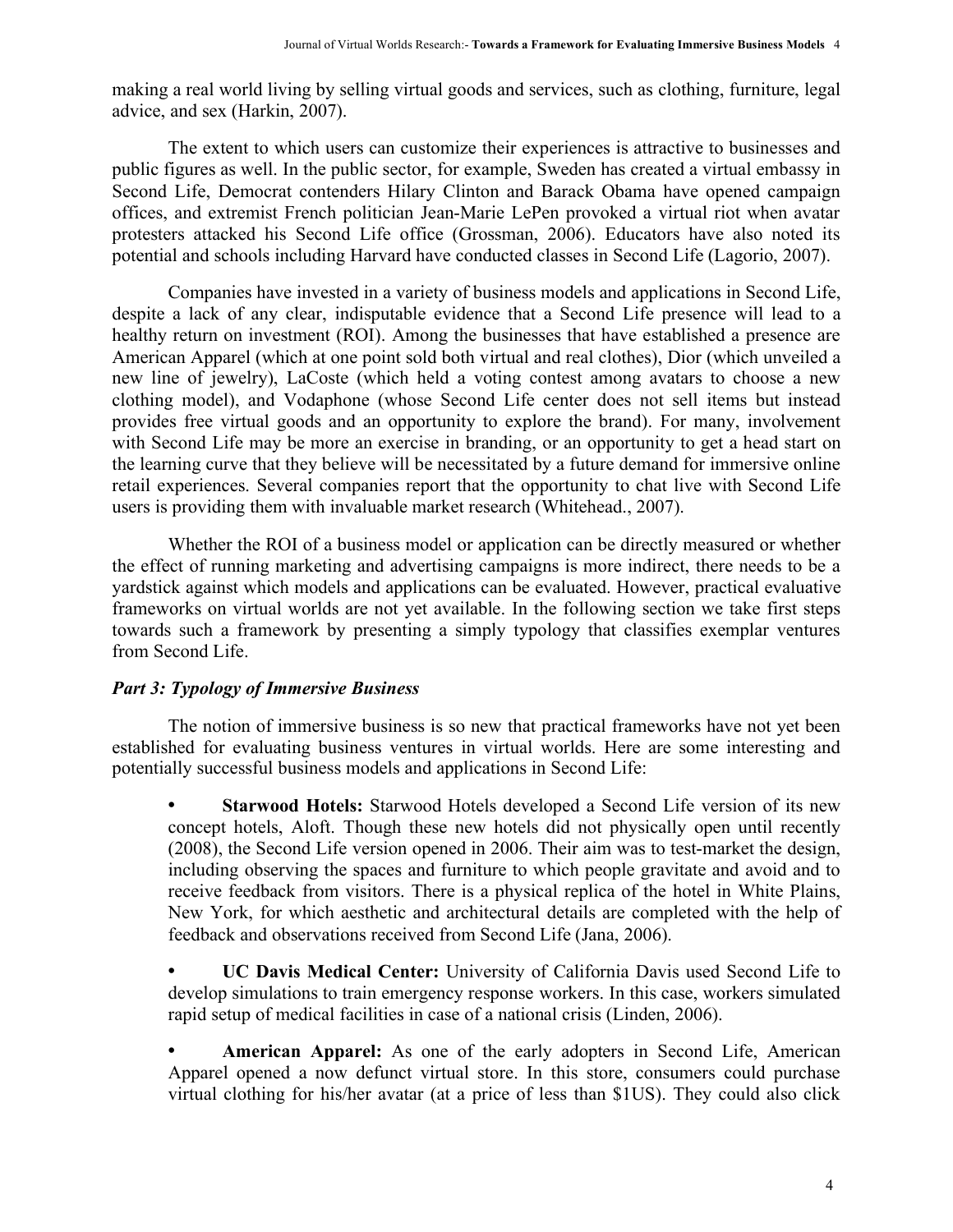through to American Apparel's traditional e-commerce website in order to purchase reallife clothing. However, the virtual clothes greatly outsold real clothes (Jana, 2007).

• **American Cancer Society:** In 2005 the American Cancer Society launched an annual fundraising event within Second Life with the creation of a virtual Relay for Life, in which avatars--individually and in teams--navigate a course created by volunteers in the Second Life community. In 2005, they raised \$5,000, which grew to \$41,000 in 2006 and to \$115,000 in 2007. Participants are from all over the world (Strohm, 2007).

• **Cisco:** After creating a building in Second Life that essentially did little more than present pre-existing web content, Cisco found that no one was bothering to visit their Second Life site. They then re-created their Second Life space as a meeting place for employees and customers, where spontaneous encounters could generate interesting, rich dialogues. There are also opportunities for technical support, product training, and executive briefings. Cisco has reported that they are now more satisfied with the level of interaction from Second Life (Hillis, 2007).

When we analyzed these examples with knowledge of efforts at companies like IBM that are on the cutting edge of virtual worlds, we arrived at the following simple typology to classify immersive business models and applications.

> 1. **Immersive Prototyping**. Using an immersive environment such as Second Life to prototype product or service concepts can be an effective way to receive feedback on a new product or try out new ways of delivering a service in order to improve implementation and delivery in a real environment. An example of a business model or application involving immersive prototyping is Starwood Hotel's Aloft.

> 2. **Immersive Event Simulation**. Second Life can be used to simulate real world events in order to learn from people's reactions to them. A big part of the service is to embellish the Second Life environment with customized features—for example, forklifts to be used in dealing with a disaster—to make the simulation as realistic as practicable. An example of immersive event simulation is the UC Davis emergency simulation.

> 3. **Immersive Commerce**. The very nature of the Second Life economy provides opportunities for companies and individuals to engage in commerce in Second Life. In some cases, the goal is to exchange virtual goods for Linden dollars and, in other cases, the goal is to use the Second Life environment to increase commerce activity in real life. American Apparel, Cisco, and the American Cancer Society are examples of immersive commerce.

What are the relative strengths and weaknesses of these types of immersive ventures, and can this analysis be done using some means that is not ad hoc, but rather rooted in academic literature on management? In order to begin to develop an evaluative framework for immersive business models and applications that is grounded in management research, we present literature relevant to answer this question, identify two theories that we believe are very germane, and state propositions about immersive business based on the theories.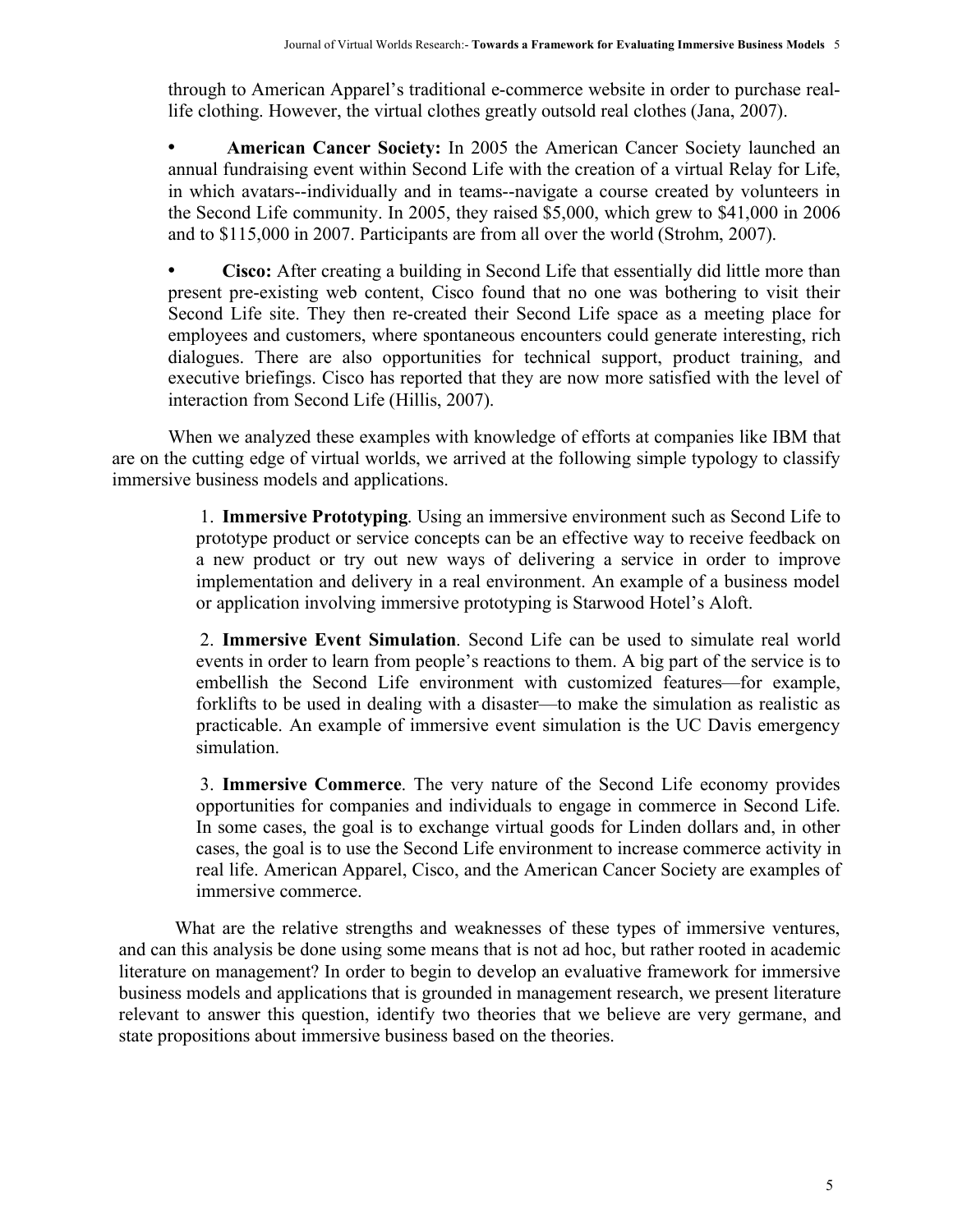#### *Part 4: Research Model and Propositions*

#### *Theories*

It is reasonable to evaluate immersive business models and applications based on management research frameworks from the field of strategic management such as the Five Force Model (Porter & Millar, 1985) or Resource Based View (Barney, 1991), or from marketing, such as Mass Personalization (Friedman, 2005) or Services-Dominant Logic (Vargo & Lusch, 2004). We motivate our evaluative framework from yet another perspective: management research in Information Systems. We do this for the following reason. The rationale for many immersive business models is that the immersive experience is superior to both the traditional e-business and traditional physical experiences; that is, the "immersive" is better than the "clicks or bricks." It would seem natural then to apply frameworks that were used in the incipient days of ebusiness to show when and how "clicks" would be superior to "bricks and mortar." Many of these models and paradigms came out of the Information Systems field. In particular, we will explore two theories, Media Richness Theory and Task Closure Theory.

*Media Richness Theory***.** Media Richness Theory (MRT) is a highly acknowledged theory for agents' media choices that focuses on the fit between the task and the medium. For reviews of other research that focuses on task and medium, see (Rice *et al.*, 1992; Sitkin *et al.*, 1992). MRT is founded on the assumption that individuals, groups, and organizations process information to reduce uncertainty and unequivocality (Davis, 2006; Galbraith, 1977). Uncertainty is "the difference between the amount of information required to perform the task and the amount of information already possessed," and equivocality is defined as the ambiguity inherent in the task caused by conflicting and inconsistent interpretations and expectations. When tasks entail processing highly equivocal information, as is required for example in collective bargaining, then the medium that supports communications and information processing must be rich. Therefore face-to-face meetings between participants may be necessary. Conversely if processing of unequivocal information such as filling out a standard form is the task then a less rich medium such as an e-mail may suffice (Daft & Lengel, 1986). A face-to-face meeting is "rich" because gestures, facial expressions, surrounding contexts, and other sensory cues provide rich supplementary information beyond spoken or written words.

Richness is characterized by the ability to provide feedback, multiplicity of cues, variety of languages usable, and ability to provide personal focus. Of course, the cost of having a meeting is much more than that of e-mail, which does not require synchronization or co-location. However, e-mail is devoid of much of what makes a face-to-face meeting "rich." In MRT, a hierarchy is presented from the richest media, which is face-to-face; to telephones; to written, addressed documents; and to the least rich media, unaddressed documents (Daft *et al.*, 1987). MRT has been applied to explain preferences between e-mail and voice mail (El-Shinnawy  $\&$ Markus, 1997), and between different technologies for computer-supported workgroups (Burke *et al.*, 2001). More recently, there have been works that draw a relationship between the complexity of a product sold, bought, or exchanged over the Web, and the increasing richness in the media required for successful e-commerce (Jahng *et al.*, 2007; Jahng *et al.*, 2006).

**Task Closure Theory.** An alternative class of research focuses instead on the availability of communicators and social environments as determinants for media choice (Markus, 1987; Saunders & Jones, 1992). Important within this class is Task Closure Theory (TCT). This theory posits that the ability to effectively "close" or finish a task is a key driver for an individual's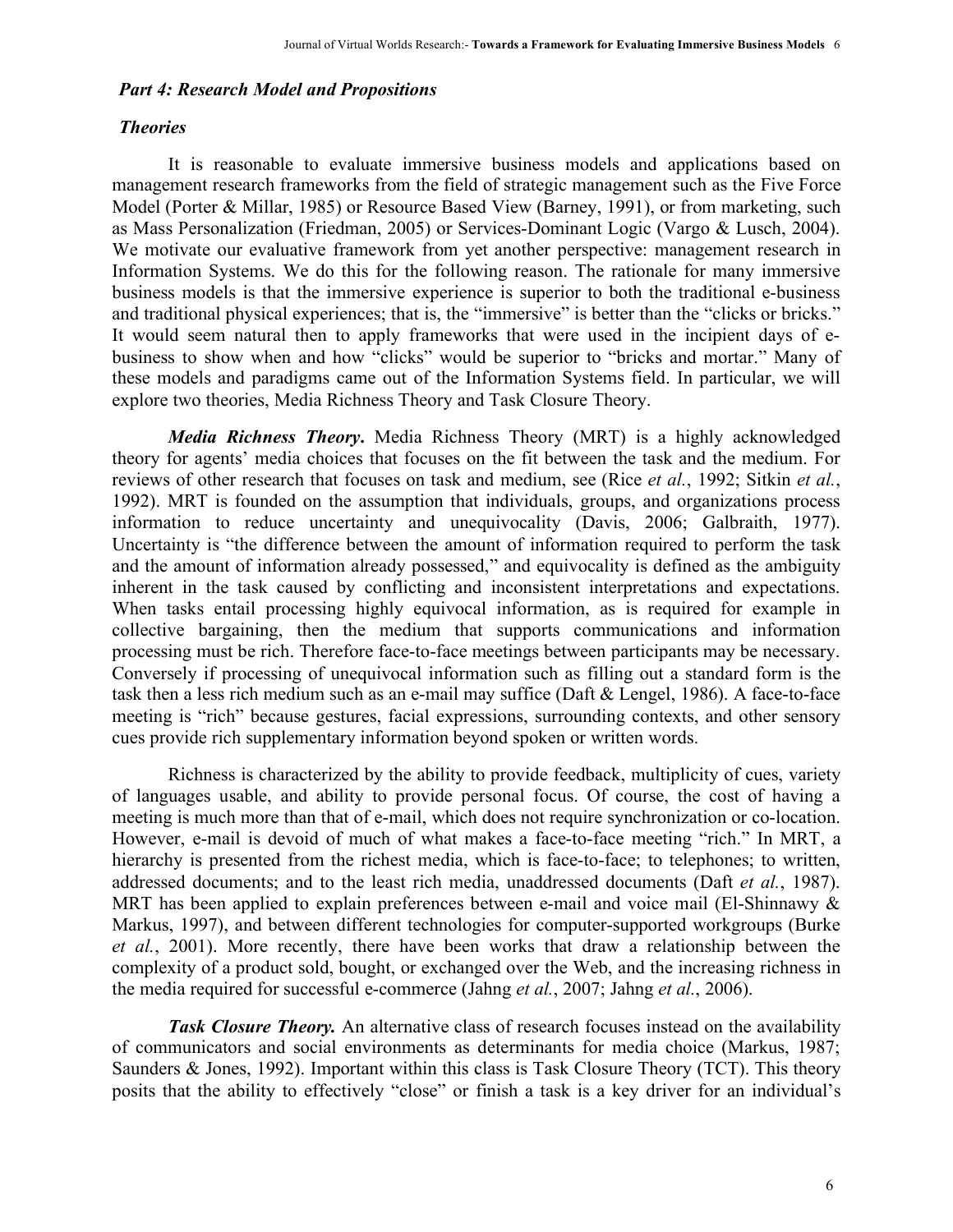media preference and adoption (Parrish, 2006; Straub & Karahanna, 1998). In particular, the availability of the recipient and the sense of social presence supported by the medium affect the perception that the task is closed. For instance, closure is achieved by clicking on the "send" button in e-mail. In contrast to MRT, face-to-face may not be a preferred mode of communication. If closure of a particular task is possible via e-mail or face-to-face, then the former is possible at the sole discretion of a single person, whereas the latter requires setting a meeting time such that closure cannot be achieved simply at the discretion of one person.

The basis of this theory is that enhanced ability to achieve closure will lead to lowered task fragmentation and job stress. The need for closure however may be moderated by the degree of social presence deemed required. For example, as much as it may be desirable to bring closure to an unpleasant task such as laying off an employee, it is not socially acceptable to do so via email or voice mail. TCT has also been applied to explain preferences and adoption of e-mail (Karahanna & Moez, 2000) and groupware (Robertson *et al.*, 2001).

*The Trade off between Media Richness and Task Closure.* We can arguably generalize that physical commerce entails richness of media but at higher costs, whereas e-business facilitates task closure and drastically lowered costs but sacrifices media richness and social presence. The litmus test of an immersive experience is whether it leads to a more advantageous trade-off, for example, drastically lowered costs, with only a marginal decrease in perception of social presence. The graph in Figure 2 from 1997 illustrates an advantageous trade-off of ecommerce versus physical commerce. It denotes that sites like eBay and Amazon can reach significantly more customers than traditional merchants, but yet not greatly sacrifice richness of customization and interactivity (Evans & Wurster, 1997).



**Figure 2: Reach/Richness Trade-Off of Traditional E-Commerce**

By fusing elements from these two theories, we can distill the following factors that affect the success of business models and applications: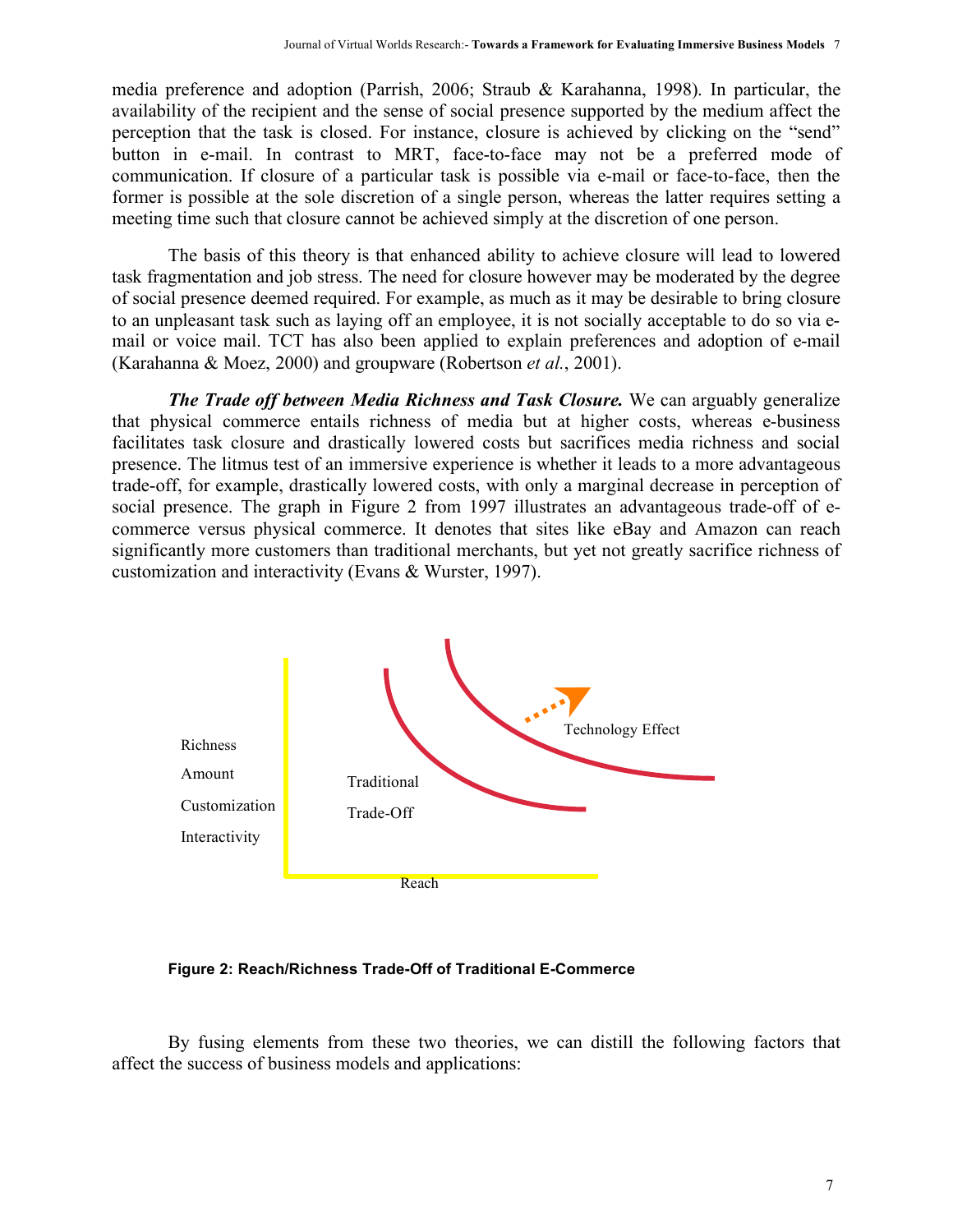#### *From MRT*

- Feedback capability<br>• Multiplicity of cues
- Multiplicity of cues<br>• I anguage variety
- Language variety
- Personal focus<br>• Cost
- Cost

#### *From TCT*

- Recipient/participant availability
- Social presence

 We can now evaluate the examples of Second Life business models and applications according to a lens rooted in Media Richness Theory and Task Closure Theory.

#### *Propositions*

*Feedback capability*. A physical site with attentive sales representatives will generally provide greater interactive feedback capability than a Website. Because of the expectation that feedback will be heard, customers will more readily provide feedback, as opposed to clicking on the "Contact Us" button on a Website, an exercise which many customers believe is futile (Walker & Johnson, 2006). However, one of the advantages of a Website is the completeness and efficiency of archiving and searching textual feedback from customers. In contrast, a comment made to a service representative may not be acted upon and never recorded.

A successful immersive business model or application would offer both types of advantages such as the immersive prototyping demonstrated by the Aloft project from Starwood Hotels. There is the opportunity to provide feedback when and while the user is actually experiencing the hotel. To some extent, this opportunity is actually better than, for example, real world surveys since in Second Life, unlike Websites, there is a natural fluidity in switching between locomotion and dialogue. It would be the immersive equivalent of walking around the physical hotel, making comments, and having all of the comments recorded for later perusal. Therefore we state the following proposition:

> **P1**: *The capability to provide and record feedback has a positive effect on the success of an immersive business model or application.*

*Multiplicity of cues*. Relative to virtual worlds, the physical world has many more cues and Websites have fewer. A successful immersive model or application should exploit the additional 3D cues possible over a Website. For example, evaluation of the aesthetics and functions of a hotel benefits greatly from immersing an avatar in a 3D hotel, as in the case of Starwood. For the American Cancer Society, the users experience a 3D race with their avatars, and enjoy the ability to use fantastical vehicles and creatures–like flying dragons–which are unique to virtual worlds. For UC Davis, the multiplicity of cues available in a 3D environment enhances the user's sense that they are in a real disaster. Therefore we state the following:

> **P20:** *The capability to provide more cues than a Website has a positive effect on the success of an immersive business model or application.*

However, for immersive business models in which the ultimate goal is the sale of real world items, a problem which arises from the multiplicity of cues is the potential to distract,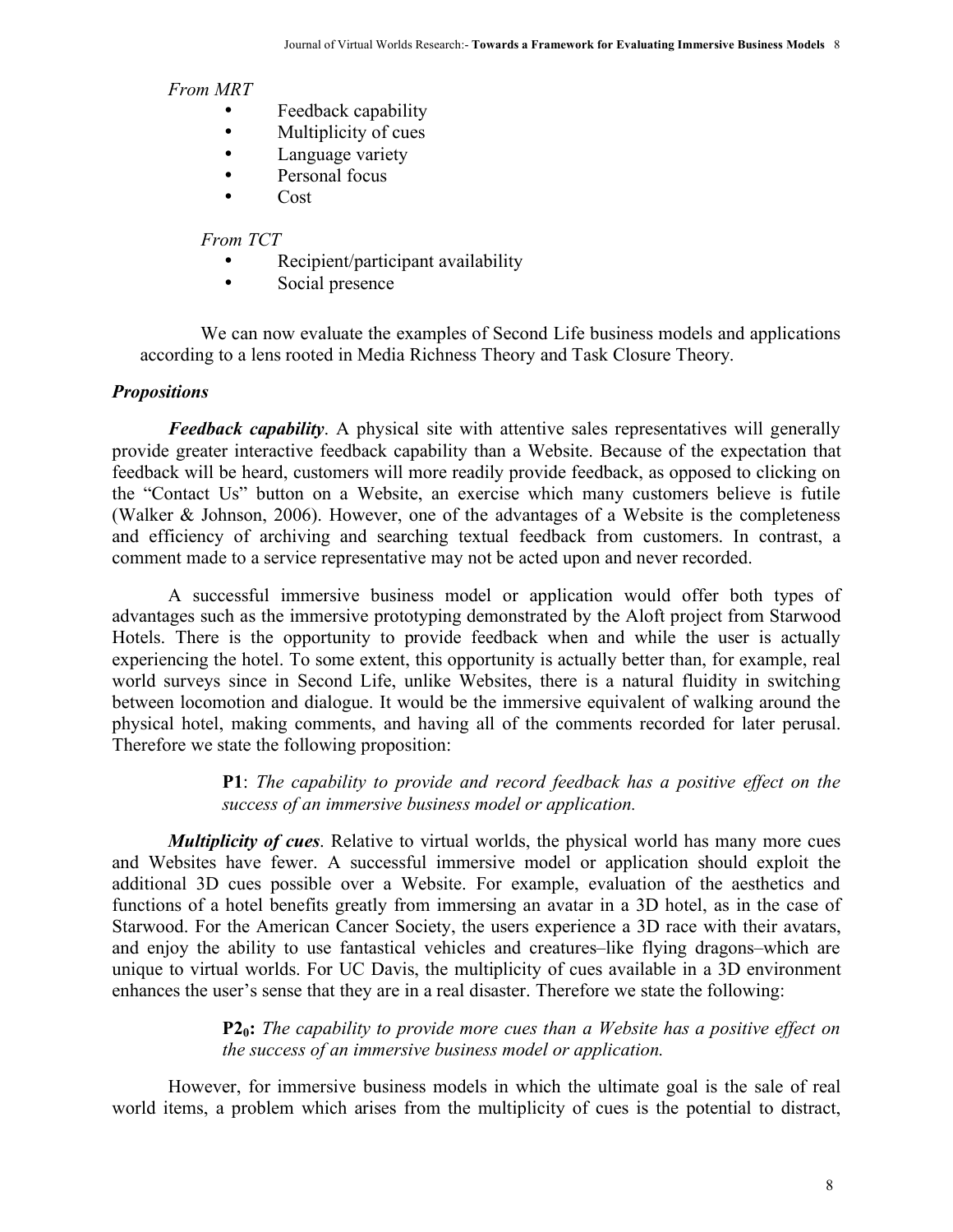confuse, or frustrate customers away from concluding a sale. Therefore, one of the functions for immersive business design should be to steer the user towards actionable cues but away from distracting ones. The challenge in doing this is one of the reasons why buying at American Apparel's Second Life storefront was not compelling: "The user interface is not particularly intuitive. It took me a while to figure out how to buy something… We've all become accustomed to how an e-commerce site works, but on Second Life, those conventions haven't really been established" (Tedeschi, 2007). As a result, buyers are not sure how to approach a transaction. Until these issues are resolved, Second Life storefronts of large retailers may represent marketing and advertising opportunities, but not necessarily venues for direct monetization. Thus we modify our last proposition and state another as follows:

> **P2:** *The capability to provide more intuitive cues than a Website has a positive effect on the success of an immersive business model or application.*

> **P3:** *An overabundance of non-intuitive cues has a negative effect on the success of an immersive business model or application.*

*Language variety*. High language variety refers to the capability of a medium to support highly variable, expressive, and unstructured communications such as enabled by any natural language. Languages such as programming languages and database formats are of low language variety since they support minimal variability, and employ restrictive and structured grammar and vocabulary. Physical, e-business, and immersive models all support natural language communications to varying extents, and in fact immersive business and Websites offer the additional flexibility of use of structured data for automatable tasks. Therefore it is difficult to state that immersive models hold an advantage over physical commerce or e-business solely on this factor, and we state the following:

> **P4:** *Language variety does not have an effect on the success of an immersive business model or application.*

*Personal focus*. Innovations such as customer relationship management software, collaborative filtering, and even RSS feeds have helped establish the paradigm of mass personalization. Still, the most powerful way to convey personal focus is to actually have a company representative face-to-face, empathizing with and focused on a customer. An immersive application could use 3D cues to come close to face-to-face; that is, an interaction can be reasonably rich without requiring common physical presence, albeit the communication must be synchronous.

Cisco reports that it is now having rich dialogues with its customers in Second Life, populating its campus with employees who are available for discussions with visitors. However, the now-defunct American Apparel Second Life store was widely reported to be constantly empty, with often no employees available to assist those who did visit. Therefore we state the following:

> **P5**: *A personal focus has a positive effect on the success of an immersive business model or application.*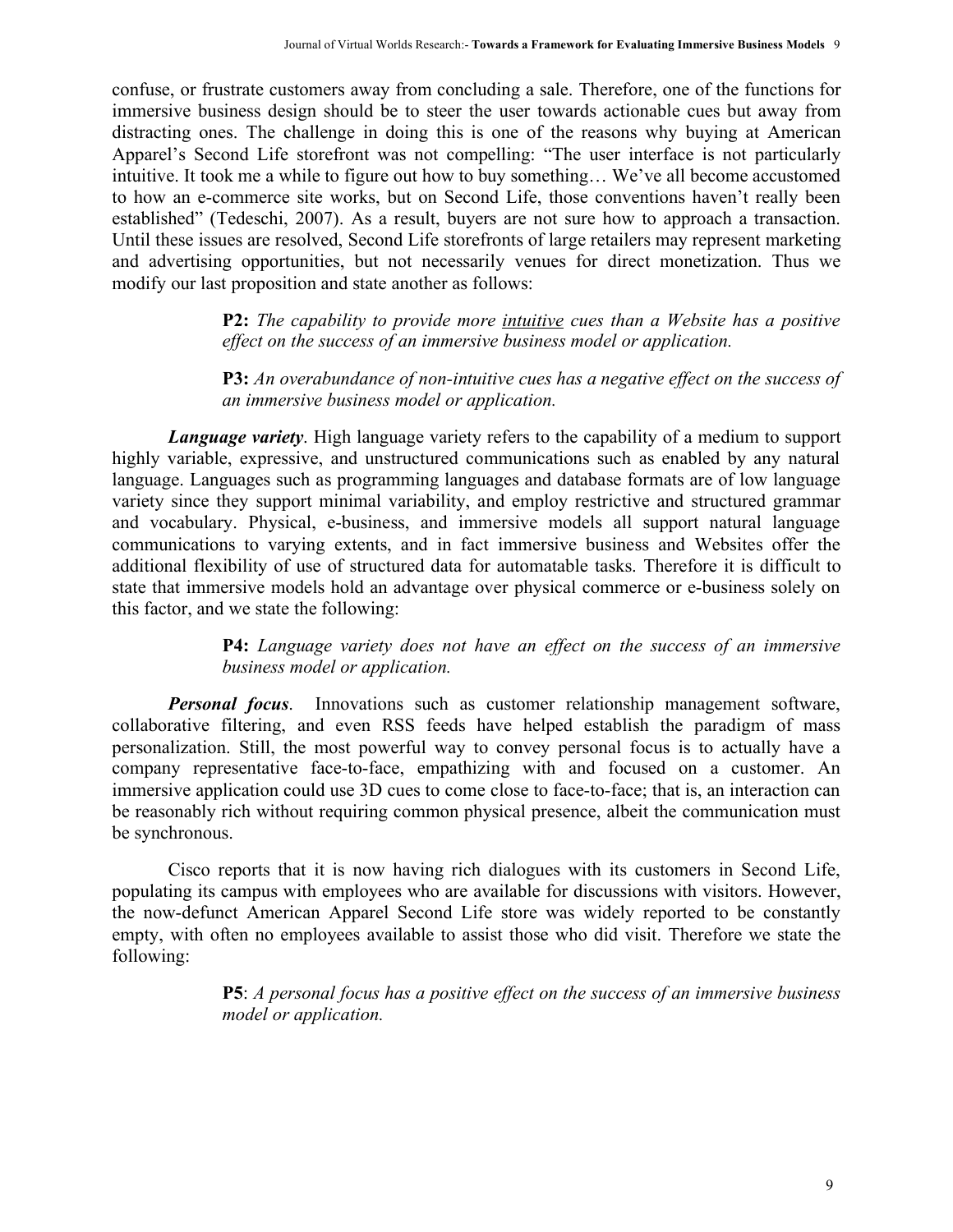*Cost*. The ability to reduce costs is demonstrated by an immersive event simulation like the UC Davis Medical Center case. A real life simulation would be preferable but is likely to be substantially more expensive, for example, the cost of co-locating participants, and disruptive, for example, shutting down real city blocks to run a real world simulation of a terrorist attack. However, in order for an immersive simulation to be compelling, what can be learned from a simulation cannot be substantially less than a real world simulation. In the case of UC Davis Medical Center, the lesson learned is how emergency workers react to and interact with each other in simulated scenarios. The simulation is a closed system within which feedback and interactions are not dissipated, but rather observed and recorded.

However, compared to traditional e-commerce sites, immersive sites can be much more expensive to create. For example, in the case of American Apparel, the cost of rendering a virtual store was costly to build and operate. While the experience and the publicity from the venture may have been useful to the company, the ROI from monetization and traffic pales in comparison to that of their Website.

Either way, it appears that the ROI for an immersive experience can be direct, selfevident, and in-the-now, and models that are justified on future monetization potential may be problematic. That is, to a pundit who argues that Second Life is so novel that ventures in it are experimental and should not be cost justified, one can present the cases of UC Davis and the American Cancer Society as successful ventures that are showing results now. We therefore state the following:

### **P6**: *The inability to show direct and reasonable ROI has a negative effect on the success of an immersive business model or application.*

**Task closure.** This is a powerful concept that explains in part the success of American Apparel in selling virtual clothing in Second Life, but also the constraints it faces in trying to sell real clothing via their storefront. American Apparel did not start off trying to sell virtual clothing; their customers demanded it. Yet they acknowledge that the effect of their storefront on real clothing sales was rather paltry (Tedeschi, 2007). If a potential customer is tasked with buying clothing, then that task cannot currently be opened and closed within Second Life. Ideally, the customer would make the purchase at the virtual store and receive the shipped goods in a few days. However, since this is not yet possible in Second Life, the customer is routed to the American Apparel Website, where the goods may be bought and later shipped and received. The task then entails crossing between virtual, e-commerce, and physical worlds with many opportunities for the task not to be closed. However, in a scenario of purchasing a pair of shorts for a customer's avatar, this task can be opened and closed entirely within Second Life. The problem there of course is that the nominal price of these shorts is less than a \$1US. This is not a viable monetization model unless the volumes are enormous, and it is unlikely that Second Life users will create such a critical mass in the near future.

Task closure also explains why Second Life event simulations are often compelling. The task of learning one lesson in setting up an emergency response clinic can be opened and closed within Second Life. Likewise, the American Cancer Society has experienced increasingly successful fundraising fun runs in Second Life, by providing an experience which can be started and finished entirely within Second Life with no requirement to run in the real world. We state the following proposition: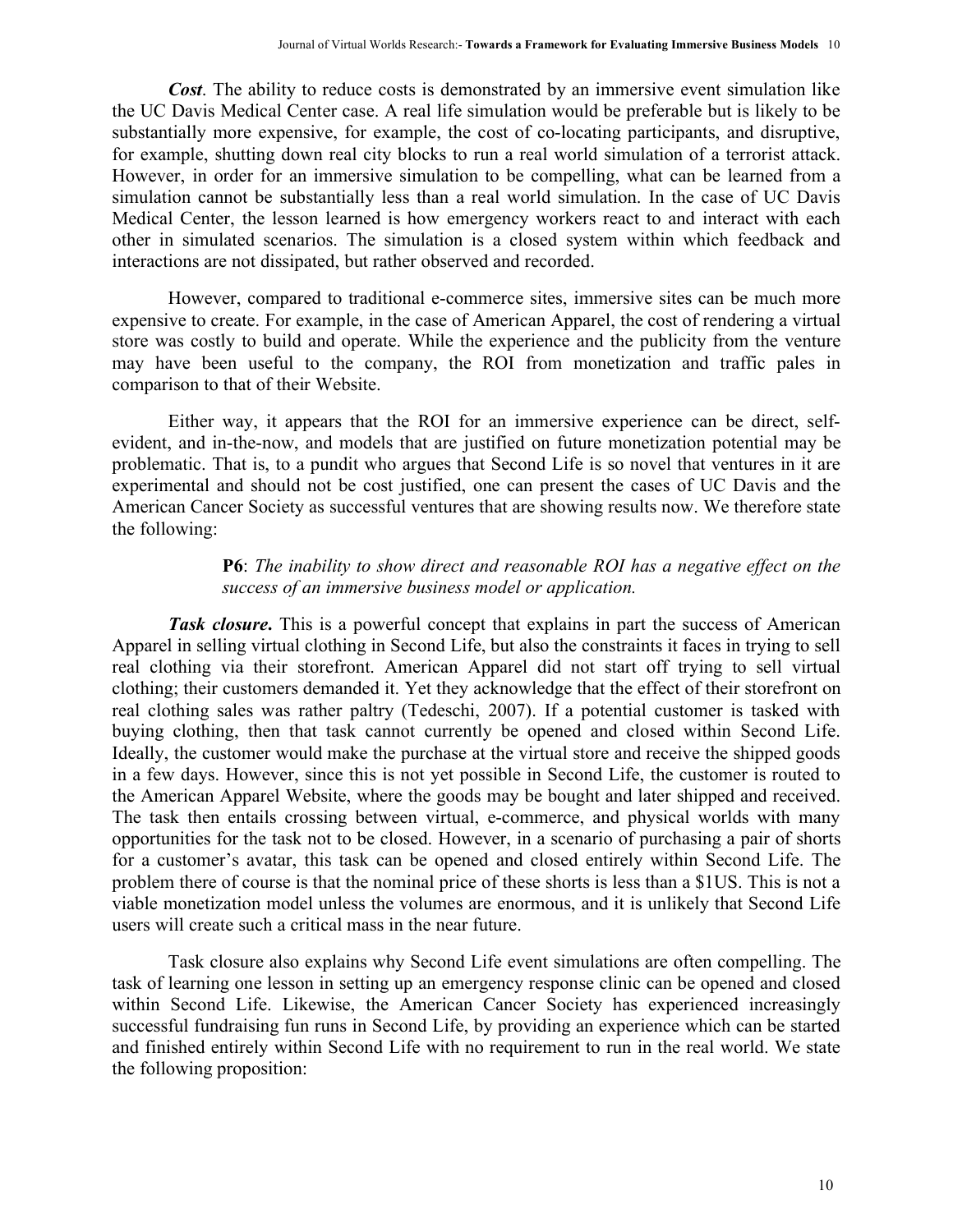**P7:** *The ability to start and finish tasks within the virtual world has a positive effect on the success of a business model or application.*

*Recipient/participant availability***.** The task of communicating with a business can be started and finished within Second Life, creating a greater likelihood of visitors producing such communications. The presence of avatars who can receive message in Second Life heightens the experience of task closure for message senders, since one can observe the communication arriving to the recipient in a way that is not possible with e-mail or voice mail. The ability for visitors to meet and have discussions with Cisco employees is an important factor in why Cisco reports its satisfaction with its Second Life site. The following proposition addresses this point:

## **P8:** *The capability to make recipients/participants virtually available has a positive effect on the success of an immersive business model or application.*

*Social presence*. Social presence may be a requirement to complete a task in a virtual world. For example, in order to play a game of full-court basketball, either virtually or in the real world, an adequate number of players must be present. In the case of Starwood Hotels, the company was able to exploit the large audience in Second Life visiting their site to receive feedback from community members who were interested or even trained in such subjects as architecture, design, and hospitality, and were willing to–and enjoyed–the process of voluntarily collaborating on the design for a new concept for hotels. Our final proposition then states:

> **P9:** *The capability to leverage a social presence once a critical mass has been achieved has a positive effect on the success of an immersive business model or application.*

### *Part 5: Case Studies: Exploratory, Qualitative Investigation of Second Life Business Plans*

So far we have presented two perspectives that support our propositions: (a), our application of existing theories—MRT and TCT—and, (b), our survey of noteworthy current business models and applications in Second Life. To further strengthen our propositions, we present case studies in the form of an exploratory qualitative investigation of business plans for proposed Second Life ventures. Effectively, this perspective allows us to triangulate our propositions—based on 1) theory, 2) survey of practice, and 3) empirical investigation—thus preparing them to be tested as hypotheses using larger scale qualitative studies in our future work.

*Participants, design, and procedure.* Eighty-eight third- or fourth-year students of an undergraduate management program in a large North American university, located in a large metropolitan city, took part in the study. In partial fulfillment for course credit, these students were organized into twenty-one groups, each of which developed a business plan for a Second Life venture. To develop these plans, students were instructed to create avatars that bore a reasonable resemblance to themselves and to immerse themselves into Second Life to research potential ventures. They were then instructed to produce a twenty-page comprehensive business plan.

The following are the ventures described in the students' business plans:

- Store for virtual pets (3)
- Collaborative gaming (2)
- Dating site (3)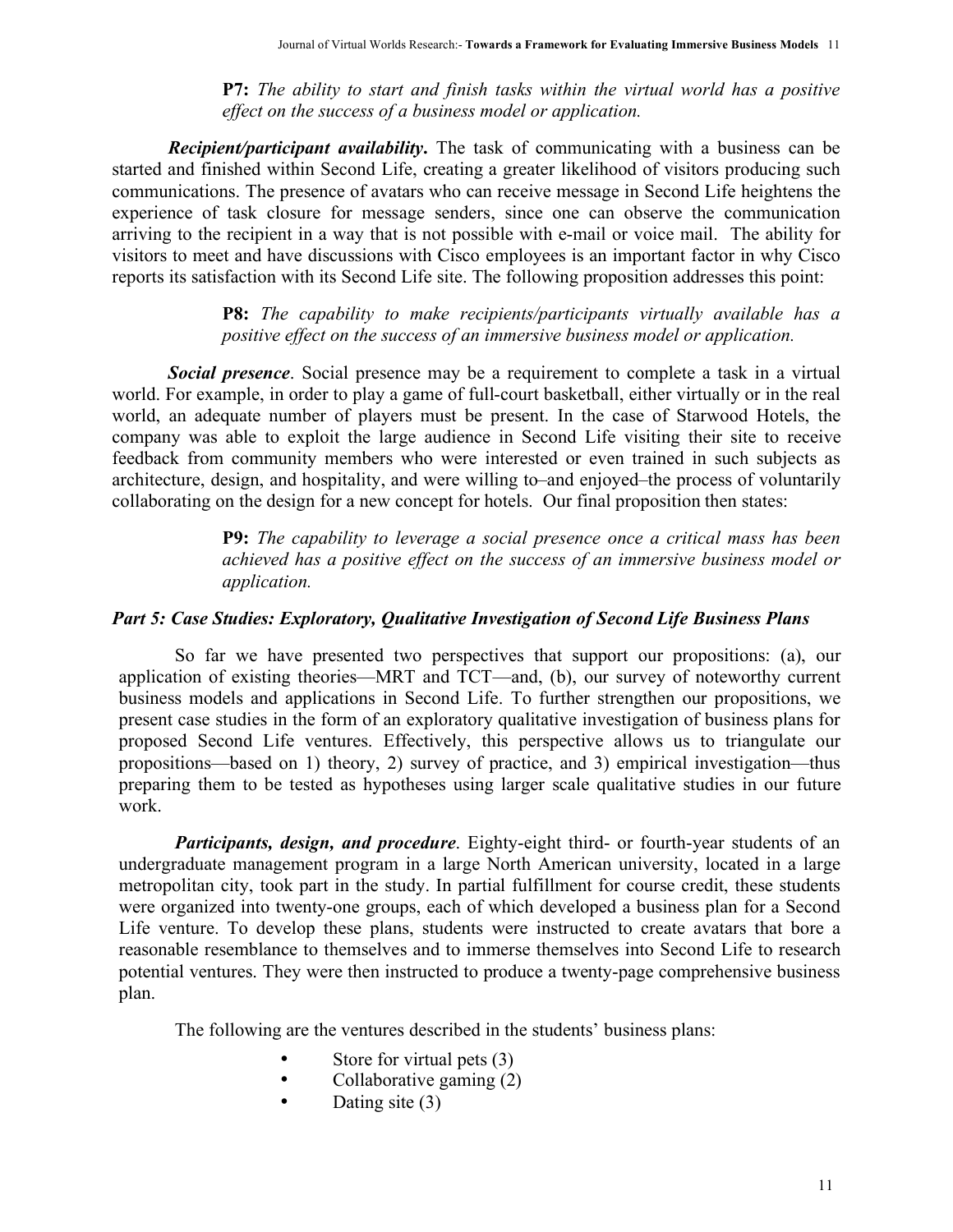- Cooking school (2)
- Site to interact with virtualized stars and movie scenes (2)
- Management consulting to virtual ventures
- Tutoring service
- Virtual hospice
- Theme park
- Virtual home/condo designer
- Travel agent for vacations to virtualized cities (for example, Paris)
- Security guards in virtual worlds
- Sports bar
- Virtual bank

We now analyze our propositions with respect to these business plans. Our proposition P4: *Language variety does not have an effect on the success of an immersive business model or application* was difficult to test vis-à-vis the plans because the plans did not address a variety of languages. In addition, since the students were asked to present a profitable business plan, they all projected profitability after at most a couple of years so we cannot evaluate our proposition P6: *The inability to show direct and reasonable ROI has a negative effect on the success of an immersive business model or application* against these business plans. The rest of the propositions are evaluated below:

**P1**: *The capability to provide and record feedback has a positive effect on the success of an immersive business model or application.*

In the case studies, there are many models which aim to actively engage Second Life participants in providing and using feedback. Dating and tutoring sites, as well as those for collaborative gaming, interactive entertainment, and cooking schools, encompass feedback provision and display as important features. However, interestingly enough, none of the plans exploited the fact that touch-point opportunities for eliciting feedback occur more often than in a Website in an immersive environment. The examples below echo traditional Web capabilities.

 After a match has been made, our dating service will help design and arrange the couple's first date on Second Life… After each date, couples are welcome to provide feedback regarding dating logistics and their overall experience with their partner and our service.

> Customer comments about certain recipes will be displayed publicly so that other consumers will be able to read the comments. Providing professional advice from expert chefs and setting up an active feedback system will be essential for our service.

While the student-proposed plans did not take full advantage of the feedback capability in immersive businesses, many plans recognized the need to provide appropriate feedback mechanisms.

**P2:** *The capability to provide more intuitive cues than a Website has a positive effect on the success of an immersive business model or application.*

**P3:** *An overabundance of non-intuitive cues has a negative effect on the success of an immersive business model or application.*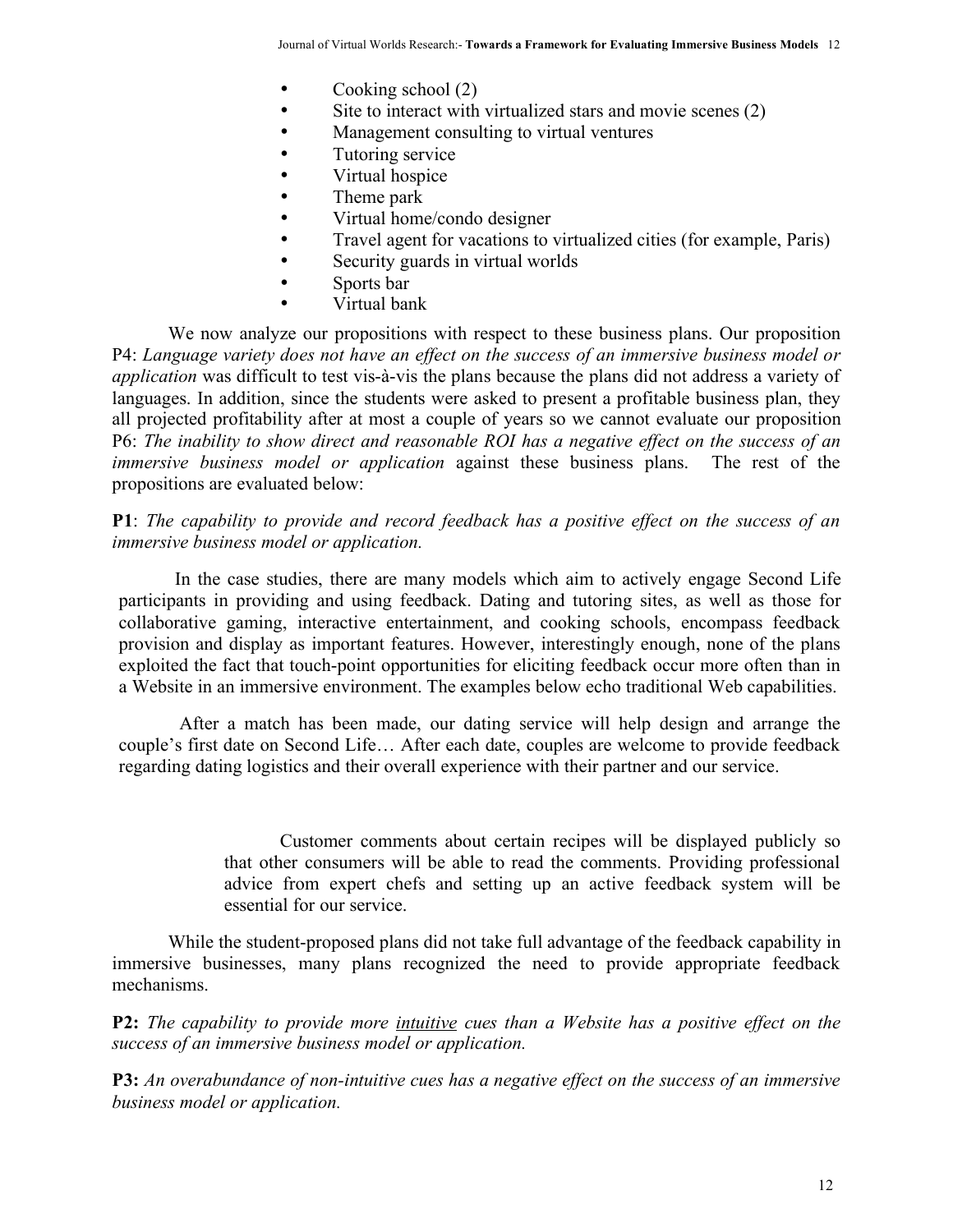The plans for gaming and design sites as well as interactive movie and celebrity sites present much richer three-dimensional and immersive visual experiences than traditional Websites. And Second Life also allows for complementary aural experiences. The business plans recognize the opportunities for providing intuitive cues and the pitfalls of providing nonintuitive cues when the quality of the experience is related to appropriate and intuitive utilization of spaces, and also evokes desirable emotions, thoughts, and memories through surrounding sights and sounds.

> The key to our cooking school is that its ambiance is a haven for all things food related. The idea is that the participants will be invited into a world of state of the art stainless steel appliances, redwood cabinets, granite countertops, and subzero refrigerators… As avatars navigate through the dream kitchen, they are able to click on appliances and food items.

> The focus of our park will be to transform all of the benefits of an actual theme park into a virtual one, thus encompassing world-class thrills, including a wide range of roller coasters and a water park, along with game booths and fast food vendors. It will be beautifully landscaped, with gardens, streams, waterfalls, and mountains.

> Avatars will be exposed to specific movie scenes in the movie that has been complemented by sounds, effects, characters, moving objects as well as complete movie-like environment… The main benefit/value to our customer would be our differentiated immersive environment that offers unique experiences where people can actually feel being inside their favorite movie.

## **P5***: A personal focus has a positive effect on the success of an immersive business model or application.*

Personally-focused customization is mentioned in many plans. It can be customization of an experience such as made possible by the interactive celebrity and movie sites and the travel agency. Even when the plan entails customization of what seems like a product—for example, customization of a virtual pet, potential date, or tutor—customization usually extends to the experience as well, thus supporting proposition P5.

> Along with regular pets (dogs, cats, hamsters, etc.), we will also offer more unique pets, like dragons and fairies and a customized multi-purpose experience… Along with allowing you to purchase or rent the pet of your dreams, the pet store will be part of a complex that will include an interaction area, a pet daycare, and a pet spa, where users can fulfill the needs of their pet(s).

> Our dating site's assortment of date packages allows each user to choose and customize their date experience. We will handle the location spotting, activity planning, and make all of the needed logistical arrangements for each package chosen by the user.

**P7:** *The ability to start and finish tasks within the virtual world has a positive effect on the success of a business model or application.*

There are many plans for which the experience or offering is exclusively in Second Life.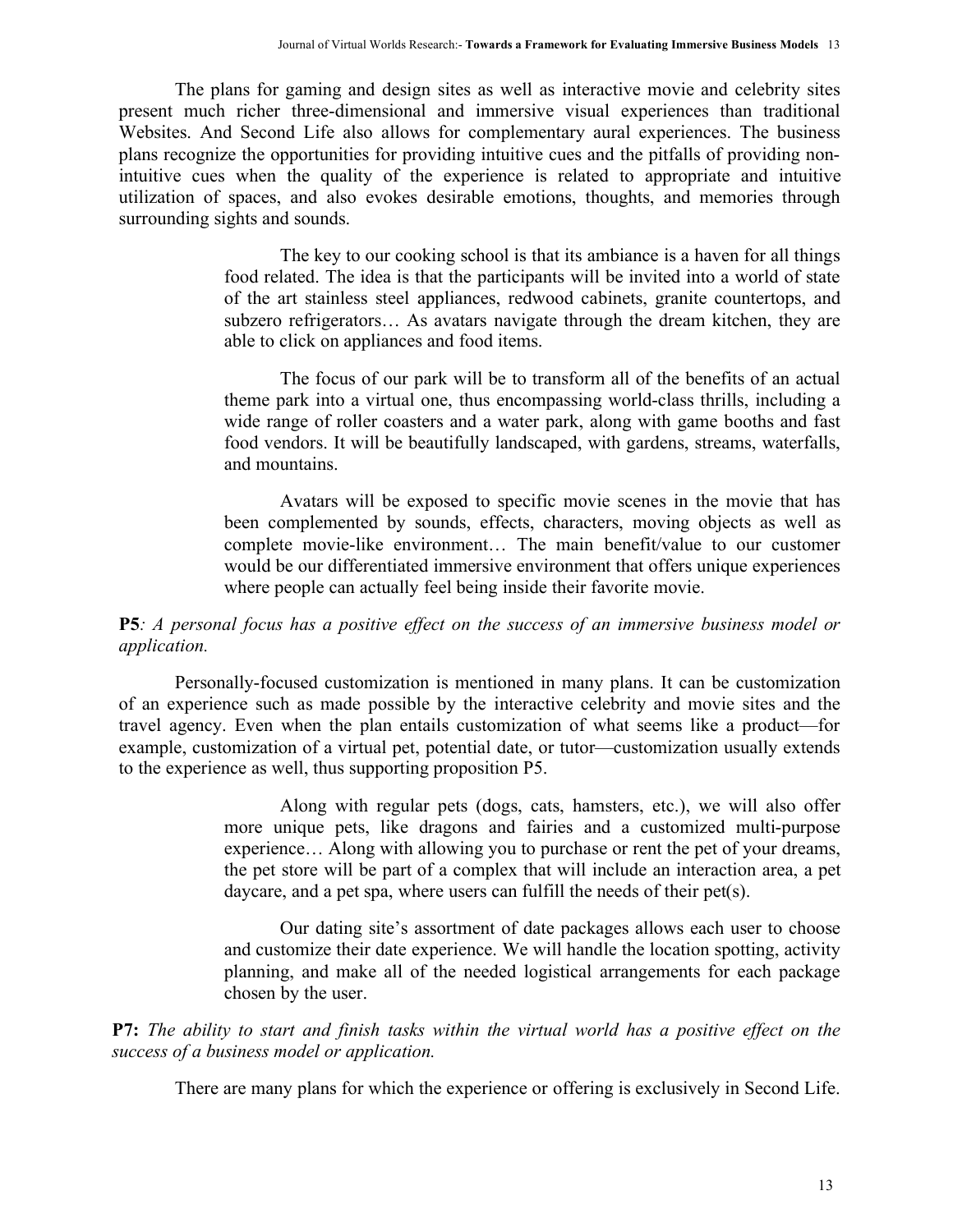An example is matchmaking and going on dates all within Second Life. However the related notion of performance of tasks that cannot be done elsewhere is the most compelling:

> Our hospice is a clinic and park designed to offer a support and information community to the terminally ill, disabled, and those suffering from chronic diseases… The clinic will allow interested individuals to get information about the issue that affects them or a variety of other issues in the official library… The park will provide a beautiful setting for social interactions and allow guests to partake activities that they are not able to do in real life due to their conditions.

> Our venture will act as a "security force" offering security services to individuals and businesses in the Second Life community… There has been a recent trend in the need for security services as many events have gone interrupted. Our customer base will largely consist of businesses as these users require security services such as protection of real and personal property or surveillance of special events.

#### **P8:** *The capability to make recipients/participants virtually available has a positive effect on the success of an immersive business model or application.*

All sites allow participants to interact despite geographical separation. Of these, the dating sites offer an intriguing value-added of actually avoiding face-to-face encounter:

> The anxiety and apprehension associated with the first blind date (that typically takes place in-person) would be eliminated as avatars would interact with one another, as if on a real date. Communication can be facilitated by headsets worn by both parties, allowing for real time voice communication. All the motions, from the gift of flowers when they meet to the first kiss can be done on their virtual date.

**P9:** *The capability to leverage a social presence once a critical mass has been achieved has a positive effect on the success of an immersive business model or application.*

Collaborative gaming such as Paintball, hospice, sports bar, and virtual travel are all examples of the use of virtual worlds for conducting group social activities.

> By taking existing paintball technology within Second Life and improving and adapting upon the location and ease of use, paintball will become one of the newest and most exciting games to play with online friends… By creating groups to organize paintball tournaments, allowing individuals looking for a game to play immediately, or just have some target practice, as well as having instant games for guest groups who are ready to play, the ease and accessibility will increase dramatically.

> Many people dream about world travel but seldom have the resources or ability to do it… Customers have the ability to take one of the guided tours or build their own tours to enjoy with their online friends.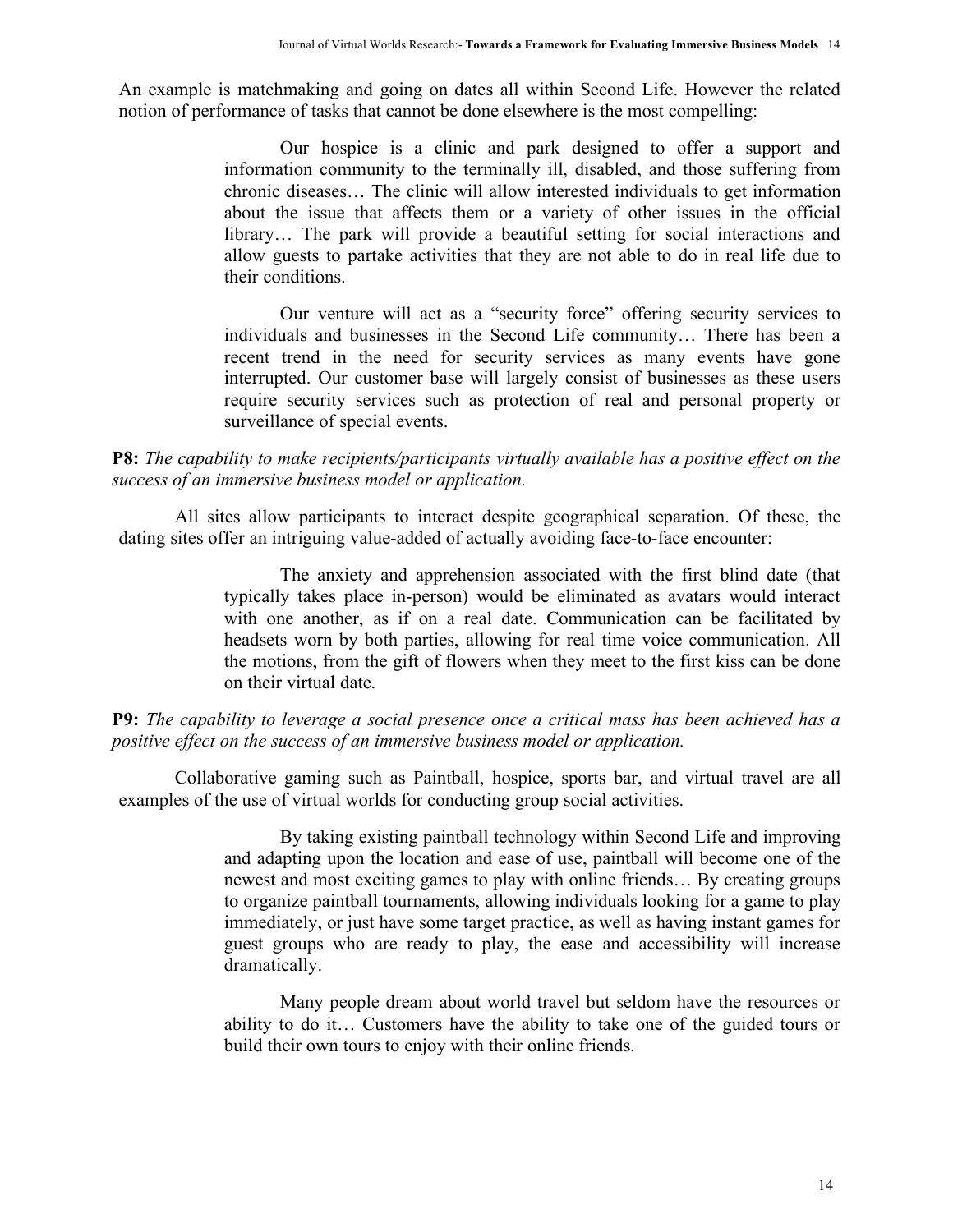Though we need not dismiss our all propositions as a result of this exploratory study, the propositions about intuitive cues (P2 and P3), personal focus (P5), task closure (P7), virtual availability (P8), and critical mass of social presence (P9) seem to be the most promising for further investigation, as they can be used to describe the most compelling and potentially innovative aspects of the business plans. The proposition about feedback (P1) may also warrant further investigation because the plans frequently mention the use of feedback but generally in uses not different than in traditional Web use.

#### *Part 6: Concluding Remarks and Future Work*

We believe that virtual worlds and the 3D Internet will serve as enabling technologies for the next generation of Internet and Web based business models, applications, practices, and innovations. We call this phenomenon immersive business. The ultimate objective of our research is to develop theories of immersive business, from which practical guidelines will emanate. What is required to achieve this objective are some means to evaluate different immersive business models and applications; however, because of the novelty of immersive business, there is no apparent framework for this evaluation. We take the first steps to address this research opportunity in this paper.

Though there are many virtual worlds, an obvious test-bed for developing this framework is Second Life, which has a participant base of several million that includes many corporations who have created storefronts and presences. We believe that immersive business models and applications in Second Life can be typed as immersive prototyping, immersive event simulation, or immersive commerce.

We explore Media Richness Theory and Task Closure Theory from the Information Systems field to take steps towards a more theoretically-grounded evaluation framework. We evaluate high profile exemplar Second Life ventures based on characteristics of different media—face-to-face, Website, and virtual, for instance, are different forms of media—that the theories posit are important which are: capability to provide feedback, multiplicity of cues, language variety, personal focus, costs, task closure, and social presence.

By applying these theories to the exemplar cases and analyzing proposed Second Life business plans, we develop propositions from which the initial and basic questions of our evaluation framework emerge:

- *Does the immersive business model or application provide the capability for customers and users to give, receive, and record feedback* (based on P1)*?*
- *Does the immersive business model or application provide more intuitive cues than a Website* (based on P2)*?*
- *Does the immersive business model or application avoid an overabundance of non-intuitive cues* (based on P3)*?*
- *Does the immersive business model or application provide a superior customer focus* (based on P5)*?*
- *Does the immersive business model or application provide the ability to start and finish tasks within the virtual world* (based on P7)*?*
- *Does the immersive business model or application make recipients and participants of communications virtually available even if they are not co-located*  (based on P8)*?*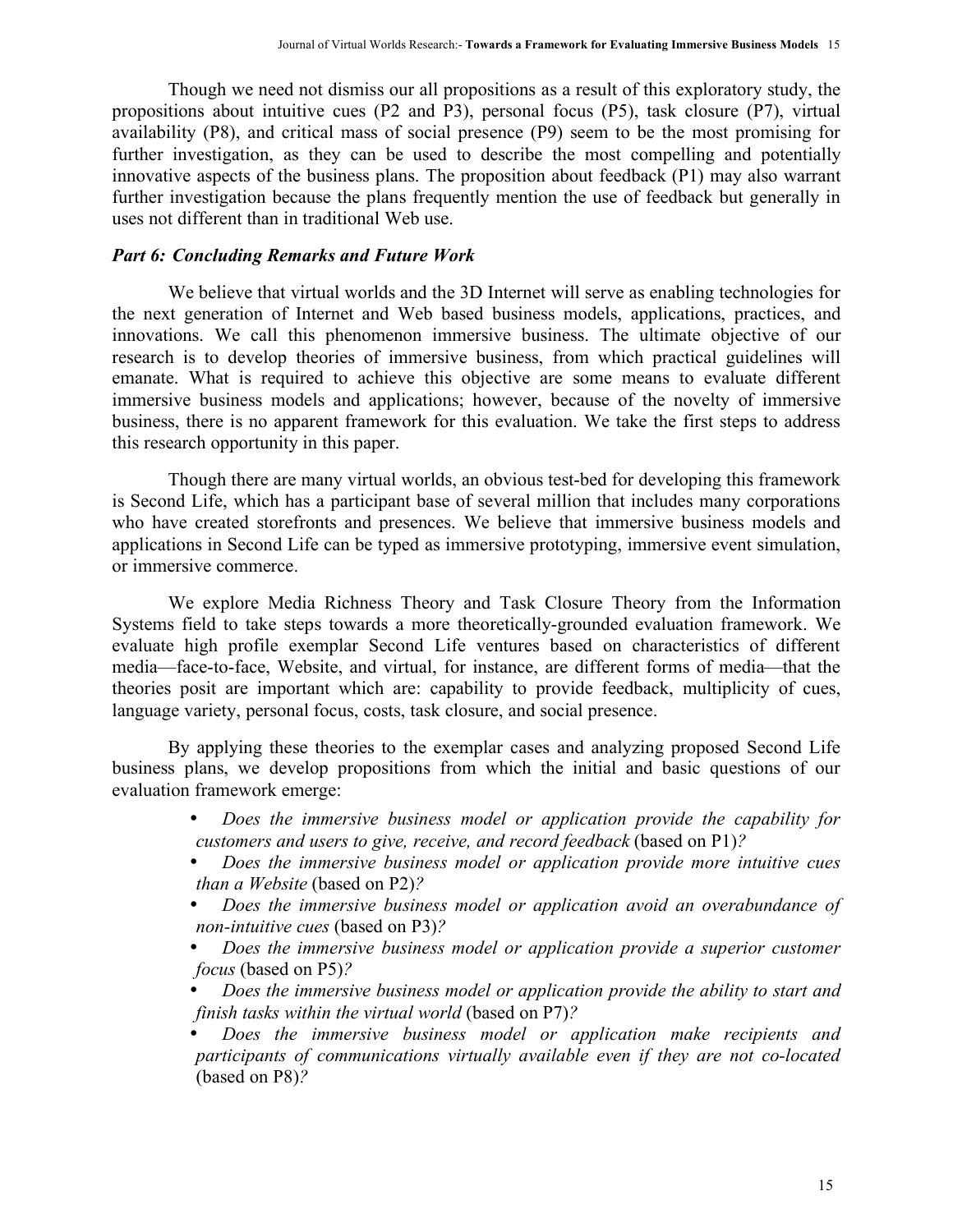• *Does the immersive business model or application require achieving a critical mass, and does it then truly leverage this critical mass* (based on P9)*?*

In using this framework, 'yes' answers to most or all of these questions may bode well for the success of an immersive business model or application. Therefore, the following initial design principles may help organizations to formulate their immersive business strategies since organizations currently have very little else to guide their endeavors.

1. *Immersive business models and applications that create a closed system within which feedback and interactions are not dissipated have the potential to be successful*. This is because such models combine the rich opportunity to elicit feedback and support interactions, a positive feature of physical commerce, with the enhanced opportunity to record feedback and interactions, a positive feature of Websites.

2. *Immersive models and applications that productively support task closure have the potential to be innovative.* In a closed system, those who can perform a task within the system stay and those who must leave to perform the task do not come back. Therefore there is an advantage to ensuring that tasks can be both opened and closed within the system. It must also be ensured that that task is worth supporting. For instance both UC Davis' emergency response simulation and American Apparel's storefront support tasks that can be opened and closed in Second Life. Yet, solely from the perspective of direct monetization (and not for its marketing benefits), selling of virtual clothing for a buck or less is not compelling.

3. *Immersive business models and applications that exploit the need for virtual social presence have the potential to be innovative.* Another aspect that is common to Starwood Hotel and UC Davis cases is that they are able to build and exploit critical mass. The hotel prototype is limited in value unless large numbers of the desirable demographic group provide feedback. The task simulated should involve many people and create an environment which fosters complex, unanticipated interactions and effects between them.

Future work includes translating our propositions into hypotheses and empirically testing them to develop an evaluative framework, and exploring other theories that can enrich the framework. Eventually, we expect to be able to propose a theory of immersive business, and translate it into practitioner guidelines.

As for exploring other theories, one interesting direction is toward theories of social capital (Coleman, 1988; Lin, 2001)). In the case of the American Cancer Society, the organization was able to successfully leverage the large community available in Second Life for their annual virtual fun run. The 2300% growth they have experienced in the three years they have been offering this fundraiser clearly demonstrates the existence of strong social networks in Second Life. It is reasonable to assume that this growth is driven not only by the increasing numbers of participants in Second Life, but also by the excitement driven by strong word of mouth recommendations permeating social networks in Second Life. How social networking in virtual worlds compares to social networking in the real world and the Web (for example, Facebook and MySpace) is worth deeper exploration.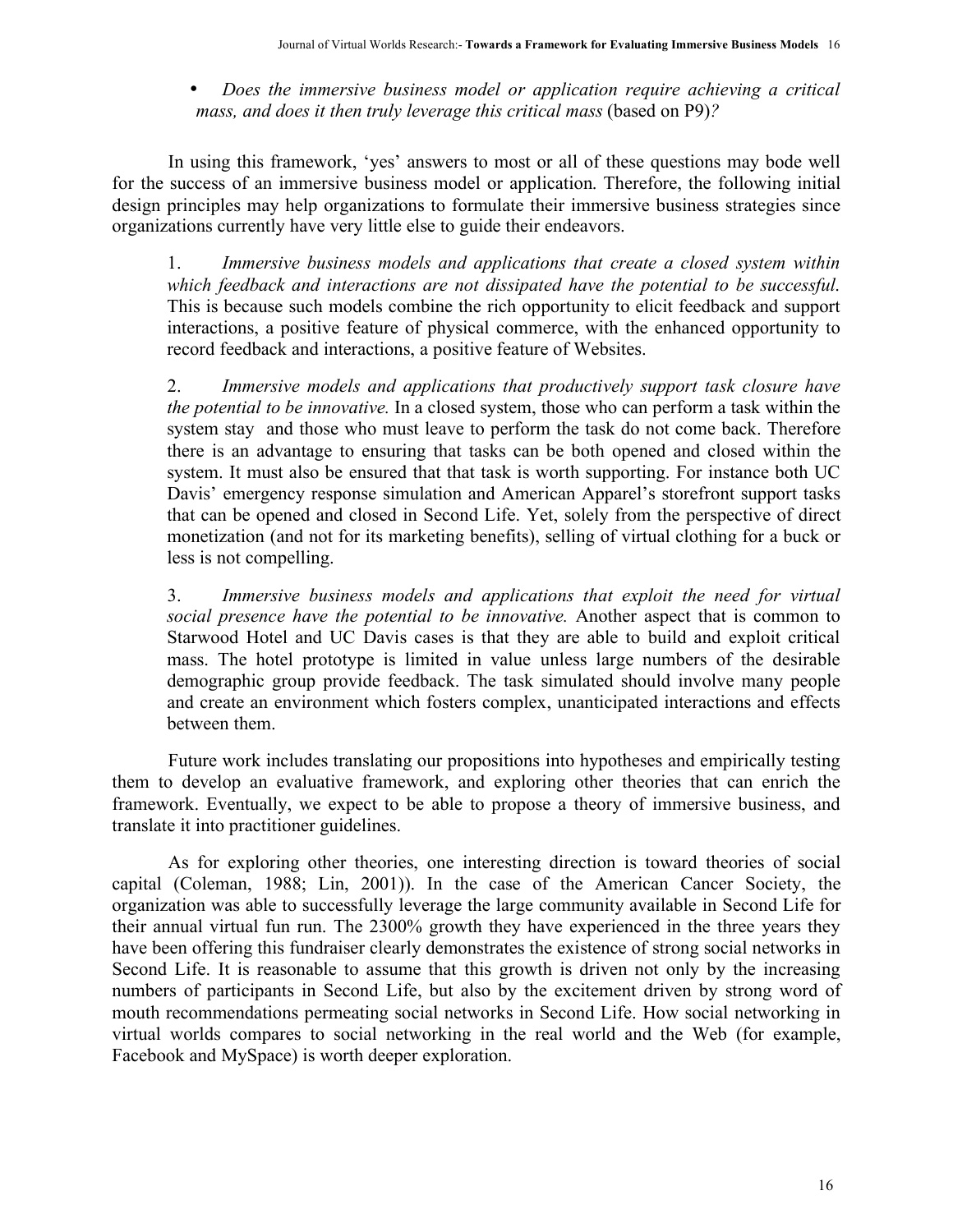# **Bibliography**

**]**

- Barney, J. B. (1991). Firm resources and sustained competitive advantage. *Journal of Management, 17*, 99-120.
- Blizzard Entertainment. World of Warcraft® surpasses 8 million subscribers worldwide, *Press release*.
- Book, B. (2005). Virtual world business brands: Entrepreneurship and identity in massively multiplayer online gaming environments, *Social Science Research Network*.
- Book, B. (2006). Virtual worlds review.
- Burke, K., Aytes, K., & Chidambaram, L. (2001). Media effects on the development of cohesion and process satisfaction in computer-supported workgroups: An analysis of results from two longitudinal studies. *Information Technology and People, 14*(2), 122-142.
- Coleman, J. S. (1988). Social capital in the creation of human capital. *The American Journal of Sociology, 94*, 95-120.
- Daft, R. L., & Lengel, R. H. (1986). Organizational information requirements, media richness, and structural design. *Management Science, 32*(5), 554-571.
- Daft, R. L., Lengel, R. H., &Trevino, L. K. (1987). Message equivocality, media selection, and manager performance: Implications for information systems. *MIS Quarterly, 11*(3), 355- 366.
- Davis, A. (2006). *Theories used in IS research: Media richness theory*. http://www.fsc.yorku.ca/york/istheory/wiki/index.php/Media\_richness\_theory .
- El-Shinnawy, M., & Markus, M. L. (1997). The poverty of media richness theory: Explaining people's choice of electronic mail vs. voice mail. *International Journal of Human Computer Studies, 46*(4), 443-467.
- Evans, P. B., & Wurster, T. S. (1997). Strategy and the economics of information. *Harvard Business Review*, 71-82.
- Friedman, T. (2005). *The world is flat: A brief history of the twenty-first century*. New York, NY: Farrar, Straus, and Giroux.
- Galbraith, J. (1977). *Organization design*. Reading, MA: Addison-Wesley.
- Grossman, L. (2006, December 16). Time's person of the year: You. *Time*.
- Harkin, F. (2007, May 19). In another life*. Financial Times Weekend,* 7. Retrieved from http://search.ft.com/ftArticle?queryText=%22In+another+life%22&y=0&aje=true&x=0&id  $=070519001059$ &ct=0&nclick check=1
- Hillis, S. (2007, Oct 11). Companies shifting virtual world strategies*. Reuters Newswire*. http://secondlife.reuters.com/stories/2007/10/11/companies-shifting-virtual-worldstrategies/
- Hof, R. (2007, April 16). The coming virtual web. *BusinessWeek*. Retrieved April 16, 2007, from http://www.businessweek.com/technology/content/apr2007/tc20070416\_780263.htm
- Jahng, J., Jain, H., & Ramamurthy, K. (2007). Effects of interaction richness on consumer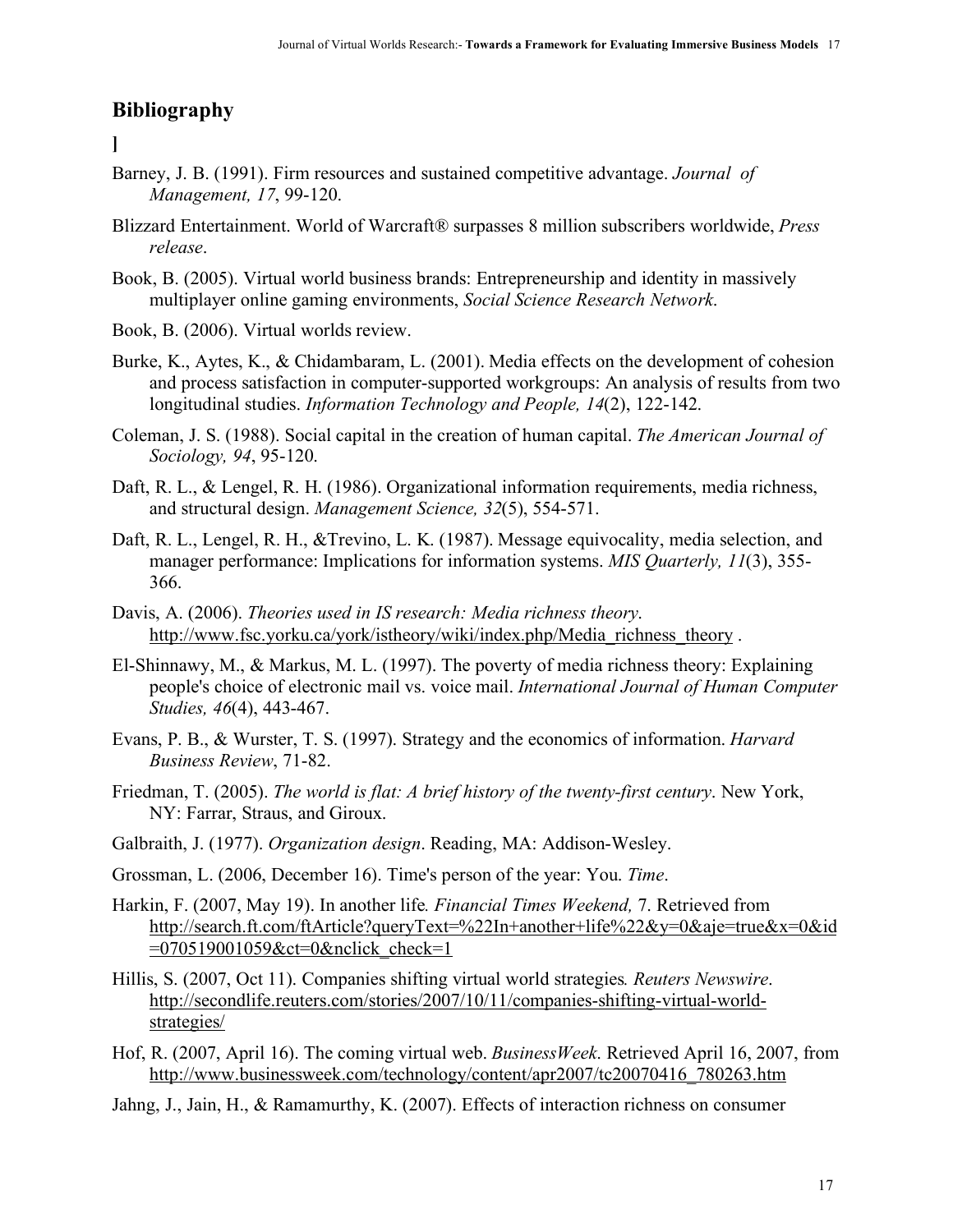attitudes and behavioral intentions in e-commerce: Some experimental results. *European Journal of Information Systems, 16*(3), 254-269.

- Jahng, J., Jain, H. K., & Ramamurthy, K. (2006). An empirical study of the impact of product characteristics and electronic commerce interface richness on consumer attitude and purchase intentions. *Systems, Man and Cybernetics, Part A, IEEE Transactions on, 36*(6), 1185-1201.
- Jana, R. (2006). Starwood hotels explore second life first. *BusinessWeek*. Retrieved from http://www.businessweek.com/innovate/content/aug2006/id20060823\_925270.htm
- Jana, R. (2007, June 27). American apparel's virtual clothes*. BusinessWeek*. Retrieved from http://www.businessweek.com/innovate/content/jun2006/id20060627\_217800.htm
- Karahanna, E., & Moez, L. (2000). E-mail and v-mail usage: Generalizing across technologies. *Journal of Organizational Computing and Electronic Commerce, 10*(1), 49-66.
- Lagorio, C. (2007, January 7). Pepperdine in a treehouse*. The New York Times,* 22. Retrieved from

http://query.nytimes.com/gst/fullpage.html?res=9E02E4DE1730F934A35752C0A9619C8B 63

- Lin, N. (2001). *Social capital: A theory of social structure and action*. Cambridge University Press.
- Linden, H. (2006). Homeland security comes to second life. *New World Notes*. Retrieved from http://nwn.blogs.com/nwn/2005/10/homeland\_securi.html
- Linden Lab. (2007). Second life: Your world. Your imagination. Retrieved from *www.secondlife.com*.
- Markus, M. L. (1987). Towards a 'critical mass' theory of interactive media universal access, interdependence, and diffusion. *Communication Research, 14*(5), 491-511.
- Nuttal, C. (2007, May 9). It was science fiction now it's just normal*. Financial Times,* 2, FT Report - Digital Business. Retrieved from http://us.ft.com/ftgateway/superpage.ft?news\_id=fto050920070646515402
- Parrish, J. (2006). Theories used in IS research: Task closure theory. Retrieved from http://www.fsc.yorku.ca/york/istheory/wiki/index.php/Task\_closure\_theory
- Porter, M. E., & Millar, V. E. (1985). How information gives you competitive advantage. *Harvard Business Review, 63*(4), 149-160.
- Rice, R. E., Hart, P. J., Torobin, J., Shook, D., Tyler, J. E., & Ruchinskas, J. (1992). Task analyzability, use of new media, and effectiveness: A multi-site exploration of media richness. *Organization Science, 3*(4), 475-500.
- Robertson, M., Sørensen, C., & Swan, J. (2001). Survival of the leanest: Intensive knowledge work and groupware adaptation. *Information Technology and People, 14*(4), 334-352.
- Runescape.com. (2007, May 4)Runescape reaches one million members!
- Saunders, C., & Jones, J. (1992). Temporal sequences in information acquisition for decisionmaking: A focus on source and medium. *Academy of Management Review, 15*(1), 29-46.
- Shankland, S. (2006, December 12). IBM to give birth to 'second life' business group. *CNET News.com*. Retrieved from